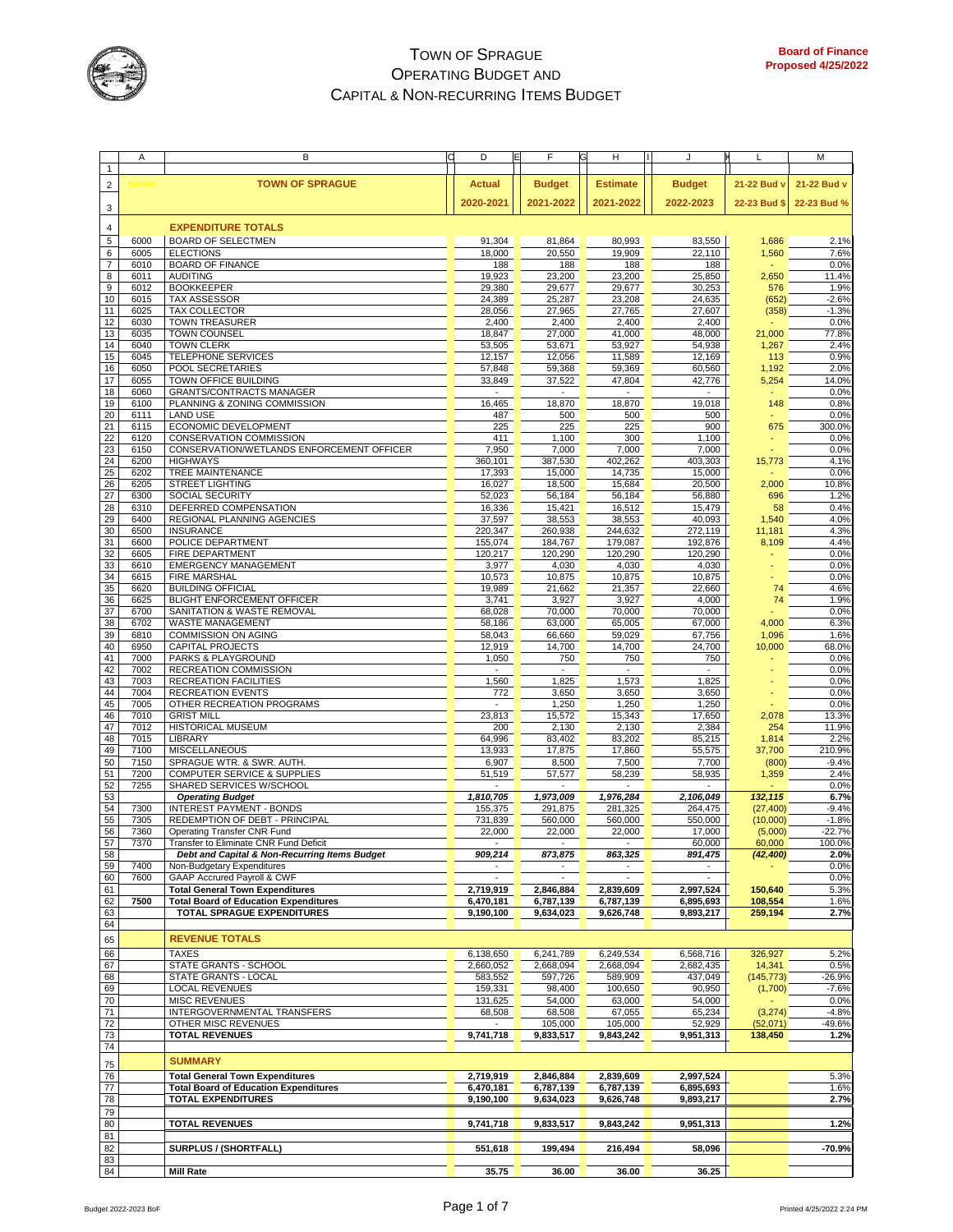

|     | Α                  | B                                                      | D                           | E | F                        | G | н                        | J                        |              | M           |
|-----|--------------------|--------------------------------------------------------|-----------------------------|---|--------------------------|---|--------------------------|--------------------------|--------------|-------------|
| 3   |                    |                                                        | 2020-2021                   |   | 2021-2022                |   | 2021-2022                | 2022-2023                | 22-23 Bud \$ | 22-23 Bud % |
| 85  |                    | <b>CAPITAL &amp; NON-RECURRING</b>                     |                             |   |                          |   |                          |                          |              |             |
| 86  | Source             | <b>CNR REVENUES</b>                                    |                             |   |                          |   |                          |                          |              |             |
| 87  | Bond10             | Bond 10 year                                           |                             |   | $\overline{a}$           |   | ä,                       | $\omega$                 |              | 0.0%        |
| 88  | Bond15             | Bond 15 year                                           |                             |   | $\overline{\phantom{a}}$ |   | $\overline{\phantom{a}}$ | $\overline{\phantom{a}}$ |              | 0.0%        |
| 89  | Bond20             | Bond 20 year                                           |                             |   | $\sim$                   |   | $\sim$                   | $\blacksquare$           |              | 0.0%        |
| 90  | <b>CNR</b>         | Capital & Non-Recurring Fund                           |                             |   | $\blacksquare$           |   | $\overline{\phantom{a}}$ | $\overline{\phantom{a}}$ |              | 0.0%        |
| 91  | <b>BFD</b>         | CNR - Baltic Fire Department Reserve Fund              |                             |   | $\blacksquare$           |   |                          |                          |              | 0.0%        |
| 92  | GF                 | General Fund                                           |                             |   | $\blacksquare$           |   | L,                       | ٠                        |              | 0.0%        |
| 93  | <b>LOCIP</b>       | Local CIP                                              |                             |   | $\sim$                   |   | $\sim$                   | $\sim$                   |              | 0.0%        |
| 94  | <b>OSF</b>         | Openspace Fund                                         |                             |   | $\omega$                 |   | ÷,                       | $\mathbf{r}$             |              | 0.0%        |
| 95  | <b>TAR</b>         | Town Aid for Roads                                     |                             |   | $\mathbf{r}$             |   | ÷.                       | $\overline{\phantom{a}}$ |              | 0.0%        |
| 96  | FAD                | <b>Fundraisers and Donations</b>                       |                             |   |                          |   | ÷.                       | $\blacksquare$           |              | 0.0%        |
| 97  | <b>GRANT</b>       | Grants                                                 |                             |   | 485,000                  |   | $\sim$                   | $\omega$                 |              | $-100.0%$   |
| 98  | OTH                | Other                                                  |                             |   |                          |   |                          | ٠                        |              | 0.0%        |
| 99  |                    | <b>TOTAL CNR REVENUES</b>                              | ٠                           |   | 485,000                  |   | ٠                        | ٠                        |              | $-100.0%$   |
| 100 |                    |                                                        |                             |   |                          |   |                          |                          |              |             |
| 101 |                    | <b>CNR EXPENDITURES</b>                                |                             |   |                          |   |                          |                          |              |             |
| 109 |                    |                                                        |                             |   |                          |   |                          |                          |              |             |
| 110 |                    | <b>Major Grant Projects</b>                            |                             |   |                          |   |                          |                          |              |             |
| 119 | Bond10             | Hanover Reservoir Dredging and Dam Repair              |                             |   | $\blacksquare$           |   | ÷                        |                          |              |             |
| 120 |                    |                                                        |                             |   |                          |   |                          |                          |              |             |
| 121 | OTH                | Fish Ladder                                            | 56,188                      |   | $\overline{\phantom{a}}$ |   | ÷,                       |                          |              |             |
| 122 |                    |                                                        |                             |   |                          |   |                          |                          |              |             |
| 123 |                    | <b>Town Facilities</b>                                 |                             |   |                          |   |                          |                          |              |             |
| 134 | CASH               | <b>Town Facilities Technology</b>                      | $\mathbf{r}$                |   | 6,000                    |   | 6,000                    | 3,000                    |              |             |
| 136 | CASH               | Library Technology, Equipment and Capital Improvements | $\sim$                      |   | $\overline{a}$           |   | $\overline{a}$           |                          |              |             |
| 144 |                    |                                                        |                             |   |                          |   |                          |                          |              |             |
| 145 |                    | <b>Town Reserve Fund Contributions</b>                 |                             |   |                          |   |                          |                          |              |             |
| 146 | CASH               | Transfer to Plan of C & D Reserve                      | 3,000                       |   | 3,000                    |   | 3,000                    | 4,000                    |              |             |
| 147 | CASH               | Transfer to Salary 27th Pay Period Reserve             | 3,000                       |   | 3,000                    |   | 3,000                    | 3,000                    |              |             |
| 148 | CASH               | Transfer to Town Revaluation Reserve                   | 10,000                      |   | 10,000                   |   | 10,000                   | 7,000                    |              |             |
| 149 |                    |                                                        |                             |   |                          |   |                          |                          |              |             |
| 150 |                    | <b>Public Works</b>                                    |                             |   |                          |   |                          |                          |              |             |
| 151 | Bond20             | Tree Removal and Pruning                               | 154,612                     |   | $\blacksquare$           |   | ÷,                       | $\overline{\phantom{a}}$ |              |             |
| 152 | GF                 | <b>Tree Replacement</b>                                |                             |   |                          |   |                          | $\ddot{\phantom{1}}$     |              |             |
| 153 |                    |                                                        |                             |   |                          |   |                          |                          |              |             |
| 240 |                    | <b>Water and Sewer Authority</b>                       |                             |   |                          |   |                          |                          |              |             |
| 261 | <b>BOND</b>        | Water & Sewer Capital Upgrades                         | 42,000                      |   |                          |   | ۷                        |                          |              |             |
| 271 |                    |                                                        |                             |   |                          |   |                          |                          |              |             |
| 272 |                    |                                                        |                             |   |                          |   |                          |                          |              |             |
| 273 |                    | <b>Fire Department</b>                                 |                             |   | $\sim$                   |   | $\overline{\phantom{a}}$ |                          |              |             |
| 283 | Bond10             | Turn Out Gear                                          |                             |   |                          |   |                          |                          |              |             |
| 299 | <b>GRANT</b>       | <b>Retaining Wall</b>                                  | $\mathcal{L}_{\mathcal{A}}$ |   | 485,000                  |   | $\sim$                   | $\sim$                   |              |             |
| 309 | Bond15             | Ambulance - A524                                       | $\overline{\phantom{a}}$    |   | $\blacksquare$           |   | $\overline{\phantom{a}}$ | $\sim$                   |              |             |
| 315 | Bond <sub>20</sub> | Rescue - R-424                                         | $\blacksquare$              |   |                          |   |                          | ÷,                       |              |             |
| 316 |                    | <b>Total CNR Expenditures</b>                          |                             |   | 507.000                  |   | 22,000                   | 17,000                   |              |             |
| 317 |                    | <b>Less Total CNR Revenues</b>                         | ٠                           |   | (485,000)                |   |                          | $\blacksquare$           |              |             |
| 318 |                    | Due from Tax Base (Acct #7360)                         | 22.000                      |   | 22,000                   |   | 22,000                   | 17,000                   |              | $-22.7%$    |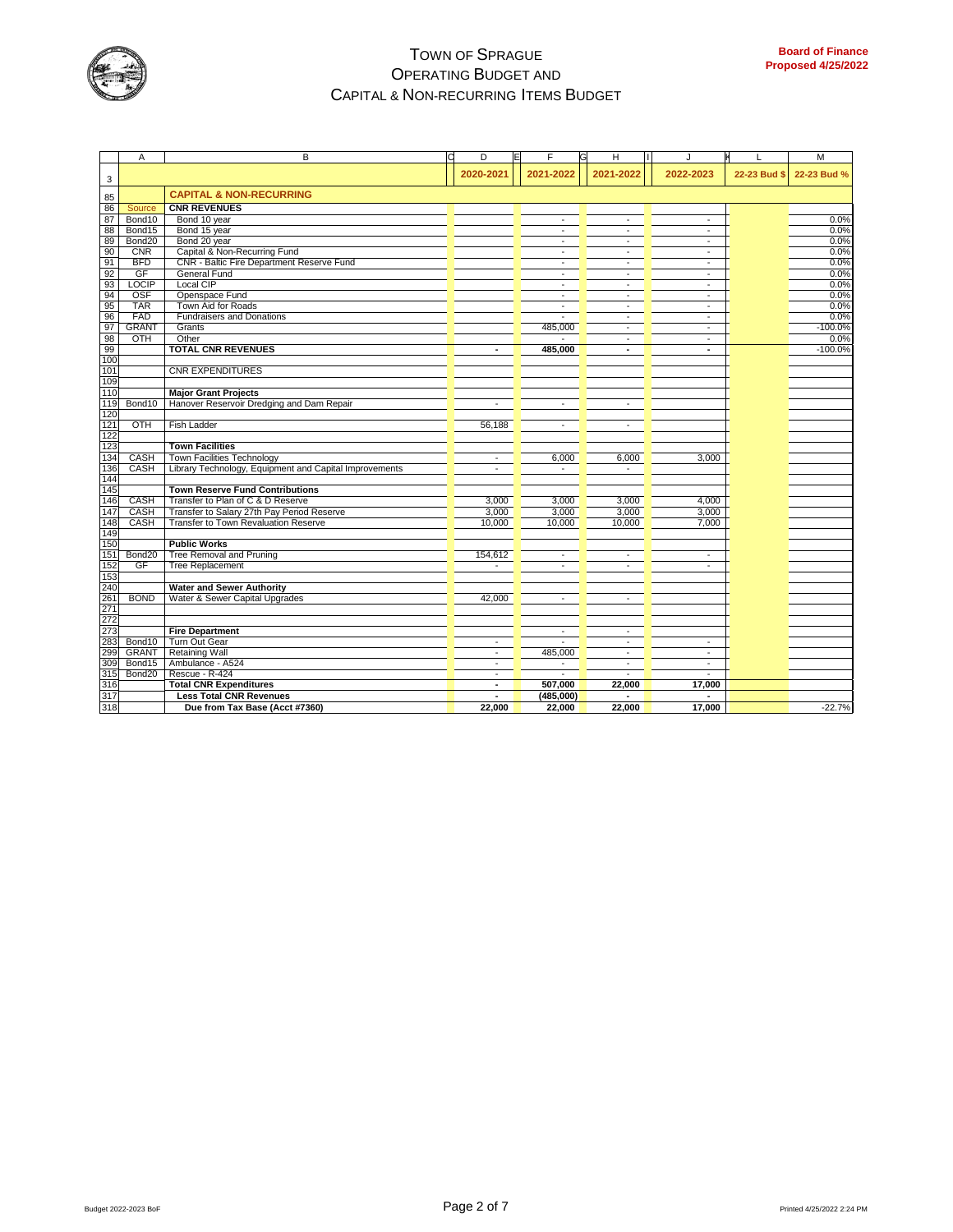

|            | Α            | В                                                        | D                                        | F                                        | н                                  | J                        | L            | М                 |
|------------|--------------|----------------------------------------------------------|------------------------------------------|------------------------------------------|------------------------------------|--------------------------|--------------|-------------------|
|            |              |                                                          | 2020-2021                                | 2021-2022                                | 2021-2022                          | 2022-2023                | 22-23 Bud \$ | 22-23 Bud %       |
| 3          |              |                                                          |                                          |                                          |                                    |                          |              |                   |
| 319        |              | DETAIL BREAKDOWN OF GENERAL GOVERNMENT                   |                                          |                                          |                                    |                          |              |                   |
| 320        | 6000         | <b>BOARD OF SELECTMEN</b>                                | 91,304                                   | 81,864                                   | 80,993                             | 83,550                   | 1,686        | 2.1%              |
| 321<br>322 | $-1$<br>$-2$ | First Selectman<br>Selectman                             | 40,400<br>1,200                          | 40,804<br>1,200                          | 40,804<br>1,200                    | 41,621<br>1,200          | 817          | 2.0%<br>0.0%      |
| 323        | $-3$         | Selectman                                                | 1,200                                    | 1,200                                    | 1,200                              | 1,200                    |              | 0.0%              |
| 324        | $-4$         | Office supplies, meetings, misc.                         | 1,260                                    | 1,260                                    | 1,315                              | 1,401                    | 141          | 11.2%             |
| 325        | -5           | Mileage                                                  | $\overline{a}$                           | 1,000                                    | 74                                 | 1,000                    |              | 0.0%              |
| 326        | -6           | <b>Executive Assistant</b>                               | 47,244                                   | 36,400                                   | 36,400                             | 37,128                   | 728          | 2.0%              |
| 327<br>328 | $-7$         | Stipends for Additional Board Participation              |                                          | $\mathbf{r}$                             |                                    |                          |              | 0.0%              |
| 329        | 6005         | <b>ELECTIONS</b>                                         | 18.000                                   | 20,550                                   | 19,909                             | 22,110                   | 1,560        | 7.6%              |
| 330        | $-1$         | Elections - Salaries                                     | 4,880                                    | 6,409                                    | 6,409                              | 6,402                    | (7)          | $-0.1%$           |
| 331        | $-2$         | Elections - Misc                                         | 13,120                                   | 14,141                                   | 13,500                             | 15,708                   | 1,567        | 11.1%             |
| 332        |              |                                                          |                                          |                                          |                                    |                          |              |                   |
| 333<br>334 | 6010<br>$-2$ | <b>BOARD OF FINANCE</b>                                  | 188<br>188                               | 188<br>188                               | 188<br>188                         | 188<br>188               |              | 0.0%<br>0.0%      |
| 335        |              | Town reports, supplies, brochures                        |                                          |                                          |                                    |                          |              | 0.0%              |
| 336        | 6011         | <b>AUDITING</b>                                          | 19,923                                   | 23,200                                   | 23,200                             | 25,850                   | 2,650        | 11.4%             |
| 337        |              |                                                          |                                          |                                          |                                    |                          |              | 0.0%              |
| 338        | 6012         | <b>BOOKKEEPER</b>                                        | 29,380                                   | 29,677                                   | 29,677                             | 30,253                   | 576          | 1.9%              |
| 339        | $-1$<br>$-2$ | Salary                                                   | 28,443                                   | 28,777                                   | 28,777                             | 29,353                   | 576          | 2.0%<br>0.0%      |
| 340<br>341 |              | Support                                                  | 937                                      | 900                                      | 900                                | 900                      |              |                   |
| 342        | 6015         | TAX ASSESSOR                                             | 24,389                                   | 25,287                                   | 23,208                             | 24,635                   | (652)        | $-2.6%$           |
| 343        | $-1$         | Salary                                                   | 22,165                                   | 22,387                                   | 22,387                             | 22,835                   | 448          | 2.0%              |
| 344        | $-4$         | Travel expense                                           | 300                                      | 300                                      | 300                                | 300                      |              | 0.0%              |
| 345        | $-5$         | Education & Dues                                         |                                          | 100                                      |                                    |                          | (100)        | $-100.0%$         |
| 346<br>347 | -6<br>$-7$   | Sup, post., pricing manuals, repair/maint<br>Mapping     | 1,924                                    | 1,500<br>1,000                           | 521<br>$\sim$                      | 1,500                    | (1,000)      | 0.0%<br>$-100.0%$ |
| 348        |              |                                                          |                                          |                                          |                                    |                          |              |                   |
| 349        | 6025         | <b>TAX COLLECTOR</b>                                     | 28,056                                   | 27,965                                   | 27,765                             | 27,607                   | (358)        | $-1.3%$           |
| 350        | $-1$         | Salary                                                   | 26,797                                   | 27,065                                   | 27,065                             | 27,607                   | 542          | 2.0%              |
| 351        | $-2$         | DMV Charge Delinquent MV                                 |                                          |                                          |                                    |                          |              | 0.0%              |
| 352        | $-4$<br>$-5$ | Misc. supplies, school                                   | 485                                      | 700<br>200                               | 500                                | 700                      |              | 0.0%              |
| 353<br>354 |              | Postage                                                  | 774                                      |                                          | 200                                | 1,900                    | 1,700        | 850.0%            |
| 355        | 6030         | <b>TOWN TREASURER</b>                                    | 2,400                                    | 2,400                                    | 2,400                              | 2,400                    |              | 0.0%              |
| 356        |              |                                                          |                                          |                                          |                                    |                          |              | 0.0%              |
| 357        | 6035         | <b>TOWN COUNSEL</b>                                      | 18,847                                   | 27,000                                   | 41,000                             | 48,000                   | 21,000       | 77.8%             |
| 358        | $-1$         | <b>Town Counsel</b>                                      | 17,847                                   | 20,000                                   | 40,000                             | 45,000                   | 25,000       | 125.0%            |
| 359<br>360 | $-2$         | <b>Financial Advisor</b>                                 | 1,000                                    | 7,000                                    | 1,000                              | 3,000                    | (4,000)      | $-57.1%$          |
| 361        | 6040         | <b>TOWN CLERK</b>                                        | 53,505                                   | 53,671                                   | 53,927                             | 54,938                   | 1,267        | 2.4%              |
| 362        | $-1$         | Salary                                                   | 50,057                                   | 50,558                                   | 50,558                             | 51,569                   | 1,011        | 2.0%              |
| 363        | $-2$         | Office supplies, misc.                                   | 1,533                                    | 1,463                                    | 1,463                              | 1,463                    |              | 0.0%              |
| 364        | $-3$         | Dog Licenses                                             | 540                                      | 350                                      | 350                                | 350                      |              | 0.0%              |
| 365<br>366 | $-4$<br>-5   | School<br>Micro filming (security)                       | 975<br>400                               | 900<br>400                               | 1,156<br>400                       | 1,156<br>400             | 256          | 28.4%<br>0.0%     |
| 367        |              |                                                          |                                          |                                          |                                    |                          |              |                   |
| 368        | 6045         | TELEPHONE SERVICES/DSL/WEBSITE                           | 12,157                                   | 12,056                                   | 11,589                             | 12,169                   | 113          | 0.9%              |
| 369        |              |                                                          |                                          |                                          |                                    |                          |              |                   |
| 370        | 6050         | <b>POOL SECRETARIES</b>                                  | 57,848                                   | 59,368                                   | 59,369                             | 60,560                   | 1,192        | 2.0%              |
| 371<br>372 | $-1$<br>$-2$ | Salary - Assistant Town Clerk<br>Salary - Land Use Clerk | 22,879<br>34,969                         | 23,850<br>35,519                         | 23,850<br>35,519                   | 24,331<br>36,229         | 482<br>711   | 2.0%<br>2.0%      |
| 373        |              |                                                          |                                          |                                          |                                    |                          |              |                   |
| 374        | 6055         | TOWN OFFICE BUILDING                                     | 33,849                                   | 37,522                                   | 47,804                             | 42,776                   | 5,254        | 14.0%             |
| 375        | $-1$         | Janitorial Services                                      | 9,822                                    | 9,822                                    | 9,384                              | 9,900                    | 78           | 0.8%              |
| 376<br>377 | $-2$         | Supplies, Maintenance                                    | 2,000                                    | 2,000                                    | 2,000                              | 2,000                    |              | 0.0%              |
|            | -3           | Heat Town Hall Facilities                                | 6,155                                    | 11,000                                   | 10,000                             | 14,000                   | 3,000        | 27.3%             |
| 378<br>379 | $-4$<br>$-5$ | Lights Town Hall Facilities<br>Repair & Renovation       | 10,893<br>4,979                          | 9,700<br>5,000                           | 11,420<br>15,000                   | 11,876<br>5,000          | 2,176        | 22.4%<br>0.0%     |
| 380        |              |                                                          |                                          |                                          |                                    |                          |              |                   |
| 381        | 6060         | <b>GRANTS/CONTRACTS MANAGER</b>                          | $\overline{\phantom{a}}$                 | $\overline{\phantom{a}}$                 | $\overline{\phantom{a}}$           | $\overline{\phantom{a}}$ |              | 0.0%              |
| 382        | $-1$         | Salary                                                   | ä,                                       | $\mathbf{r}$                             | $\sim$                             | $\blacksquare$           |              | 0.0%              |
| 383        | $-2$         | Workshops, Seminars                                      | $\blacksquare$                           | $\blacksquare$                           | $\overline{\phantom{a}}$           | $\overline{\phantom{a}}$ |              | 0.0%              |
| 384<br>385 | -3<br>$-4$   | Misc. Supplies, Subscription, Postage<br>Mileage         | $\mathbf{r}$<br>$\overline{\phantom{a}}$ | $\mathbf{r}$<br>$\overline{\phantom{a}}$ | $\sim$<br>$\overline{\phantom{a}}$ | $\blacksquare$<br>÷,     |              | 0.0%<br>0.0%      |
| 386        |              |                                                          |                                          |                                          |                                    |                          |              |                   |
| 387        | 6100         | PLANNING & ZONING COMMISSION                             | 16,465                                   | 18,870                                   | 18,870                             | 19,018                   | 148          | 0.8%              |
| 388        | $-1$         | Zoning Enforcement Officer                               | 7,297                                    | 7,370                                    | 7,370                              | 7,518                    | 148          | 2.0%              |
| 389        | $-2$         | <b>Technical Assistant-Planner</b>                       | 9,168                                    | 11,500                                   | 11,500                             | 11,500                   |              | 0.0%              |
| 390<br>391 | $-5$         | Secretarial & Other Services                             | $\blacksquare$                           | $\blacksquare$                           | $\overline{\phantom{a}}$           | $\overline{\phantom{a}}$ |              | 0.0%              |
| 392        | 6111         | <b>LAND USE</b>                                          | 487                                      | 500                                      | 500                                | 500                      |              | 0.0%              |
| 393        |              |                                                          |                                          |                                          |                                    |                          |              |                   |
| 394        | 6115         | <b>ECONOMIC DEVELOPMENT</b>                              | 225                                      | 225                                      | 225                                | 900                      | 675          | 300.0%            |
| 395        |              |                                                          |                                          |                                          |                                    |                          |              |                   |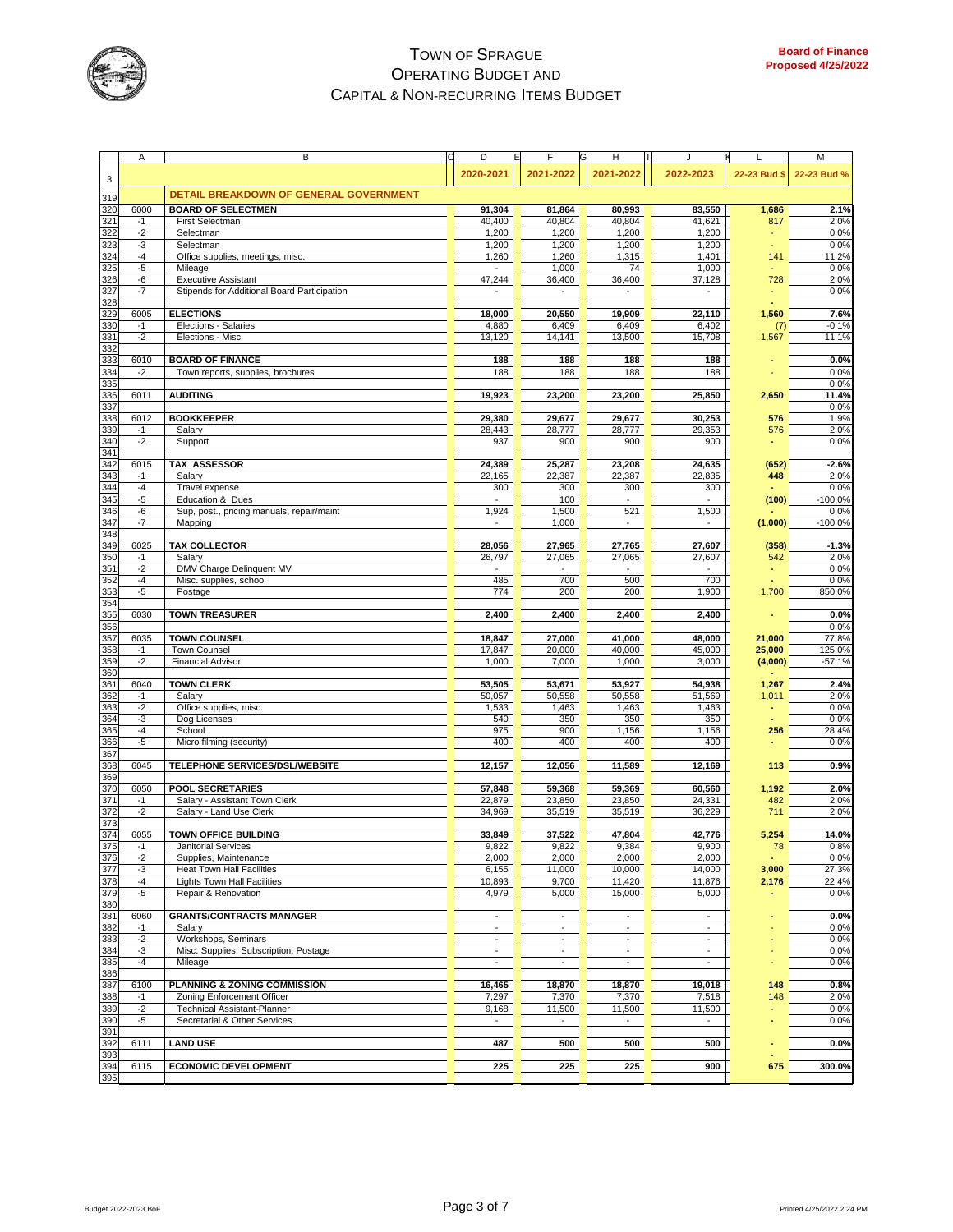

|            | Α            | B                                                               | D<br>ΙE                            | F                        | н                        | J                |                 | M              |
|------------|--------------|-----------------------------------------------------------------|------------------------------------|--------------------------|--------------------------|------------------|-----------------|----------------|
|            |              |                                                                 | 2020-2021                          | 2021-2022                | 2021-2022                | 2022-2023        | 22-23 Bud \$    | 22-23 Bud %    |
| 3<br>396   | 6120         | <b>CONSERVATION COMMISSION</b>                                  | 411                                | 1,100                    | 300                      | 1,100            |                 | 0.0%           |
| 397        | $-2$         | <b>Training Workshop</b>                                        |                                    | 100                      |                          | 100              |                 | 0.0%           |
| 398        | $-4$         | Miscellaneous, signage                                          | 411                                | 1,000                    | 300                      | 1,000            |                 | 0.0%           |
| 399        |              |                                                                 |                                    |                          |                          |                  |                 | 0.0%           |
| 400<br>401 | 6150         | <b>CONSERVATION/WETLANDS ENFORCEMENT OFFICER</b>                | 7,950                              | 7,000                    | 7,000                    | 7,000            |                 | 0.0%           |
| 402        | 6200         | <b>HIGHWAYS</b>                                                 | 360,101                            | 387,530                  | 402,262                  | 403,303          | 15,773          | 4.1%           |
| 403        | $-1$         | General Maintenance                                             | 58,609                             | 45,000                   | 45,000                   | 49,000           | 4,000           | 8.9%           |
| 404        | $-2$         | Public works salaries                                           | 219,634                            | 229,330                  | 221,787                  | 239,303          | 9,973           | 4.3%           |
| 405        | $-3$         | Storm - Misc.o/t labor                                          | 18,948                             | 26,200                   | 22,000                   | 28,000           | 1,800           | 6.9%           |
| 406<br>407 | $-4$<br>$-5$ | Boots & Clothing & Eyewear<br>Storm - Materials                 | 1,463<br>24,021                    | 2,500<br>27,500          | 2,500<br>25,500          | 2,500<br>27,500  |                 | 0.0%<br>0.0%   |
| 408        | -6           | Roadway Pavement Management                                     | 26,002                             | 40,000                   | 77,475                   | 40,000           |                 | 0.0%           |
| 409        | $-7$         | Town Garage                                                     | 8,814                              | 8,000                    | 5,000                    | 8,000            |                 | 0.0%           |
| 410        | -8           | Stormwater Fees/Testing                                         | 2,160                              | 8,500                    | 2,500                    | 8,500            |                 | 0.0%           |
| 411        | $-10$        | Drug & Alcohol Testing                                          | 450                                | 500                      | 500                      | 500              |                 | 0.0%           |
| 412        | 6202         | <b>TREE MAINTENANCE</b>                                         |                                    |                          |                          |                  |                 | 0.0%           |
| 413<br>414 | $-1$         | Tree Warden                                                     | 17,393<br>2,250                    | 15,000<br>2,250          | 14,735<br>2,250          | 15,000<br>2,250  |                 | 0.0%           |
| 415        | $-2$         | Tree Warden - Training Seminars                                 | 197                                | 350                      | 185                      | 350              |                 | 0.0%           |
| 416        | -3           | Tree Pruning, Removal, replacement                              | 14,660                             | 12,000                   | 12,000                   | 12,000           |                 | 0.0%           |
| 417        | $-4$         | Mileage                                                         | 286                                | 400                      | 300                      | 400              |                 | 0.0%           |
| 418        |              |                                                                 |                                    |                          |                          |                  |                 |                |
| 419        | 6205         | <b>STREET LIGHTING</b>                                          | 16,027                             | 18,500                   | 15,684                   | 20,500           | 2,000           | 10.8%          |
| 420<br>421 | $-1$<br>$-2$ | <b>Street Lighting</b><br>Repairs                               | 16,027<br>$\overline{\phantom{a}}$ | 18,500<br>$\blacksquare$ | 15,684<br>$\blacksquare$ | 18,500<br>2,000  | 2,000           | 0.0%<br>100.0% |
| 422        |              |                                                                 |                                    |                          |                          |                  |                 |                |
| 423        | 6300         | <b>SOCIAL SECURITY</b>                                          | 52,023                             | 56,184                   | 56,184                   | 56,880           | 696             | 1.2%           |
| 424        |              |                                                                 |                                    |                          |                          |                  |                 |                |
| 425<br>426 | 6310         | DEFERRED COMPENSATION                                           | 16,336                             | 15,421                   | 16,512                   | 15,479           | 58              | 0.4%           |
| 427        | 6400         | <b>REGIONAL PLANNING AGENCIES</b>                               | 37,597                             | 38,553                   | 38,553                   | 40,093           | 1,540           | 4.0%           |
| 428        | $-1$         | <b>TVCCA</b>                                                    | 1,000                              | 1,000                    | 1,000                    | 1,100            | 100             | 10.0%          |
| 429        | $-2$         | <b>Council of Governments</b>                                   | 1,641                              | 1,641                    | 1,641                    | 1,632            | (9)             | $-0.5%$        |
| 430        | $-3$         | Soil & Water Conservation                                       | 300                                | 300                      | 300                      | 300              |                 | 0.0%           |
| 431        | $-4$         | Womens Center                                                   | 250                                | 250                      | 250                      | 250              |                 | 0.0%           |
| 432<br>433 | $-5$<br>-6   | <b>Uncas Health District</b><br>CT Conference of Municipalities | 19,674<br>1,016                    | 19,956<br>2,032          | 19,956<br>2,032          | 19,956<br>2,032  |                 | 0.0%<br>0.0%   |
| 434        | $-7$         | Norwich Probate Court                                           | 1,997                              | 2,124                    | 2,124                    | 2,199            | 75              | 3.5%           |
| 435        | -8           | Council of Small Towns (COST)                                   | 725                                | 725                      | 725                      | 975              | 250             | 34.5%          |
| 436        | -9           | Quinebaug Walking Weekends                                      | 175                                | 175                      | 175                      | 500              | 325             | 185.7%         |
| 437        | $-10$        | SSAC of Eastern CT                                              | 300                                | 300                      | 300                      | 300              |                 | 0.0%           |
| 438        | $-11$        | Southeastern CT Enterprise Region (SECTER)                      | 1,419                              | 1,044                    | 1,044                    | 1,038            | (6)             | $-0.6%$        |
| 439        | $-12$        | Regional Animal Control                                         | 9,100                              | 9,006                    | 9,006                    | 9,811            | 805             | 8.9%           |
| 440<br>441 | 6500         | <b>INSURANCE</b>                                                | 220,347                            | 260,938                  | 244,632                  | 272,119          | 11,181          | 4.3%           |
| 442        | $-1$         | General Town (Includes Cyber Insurance)                         | 29,132                             | 41,002                   | 41,002                   | 36,440           | (4, 562)        | $-11.1%$       |
| 443        | $-2$         | Fire Department                                                 | 16,431                             | 17,191                   | 17,191                   | 18,051           | 860             | 5.0%           |
| 444        | $-4$         | Water & Sewer Plants                                            | 7,982                              | 8,222                    | 8,222                    | 8,633            | 411             | 5.0%           |
| 445        | -5           | CIRMA (Workers Comp.)                                           | 36,246                             | 38,205                   | 38,159                   | 40,069           | 1,864           | 4.9%           |
| 446<br>447 | -6<br>$-7$   | Employee Medical Insurance<br>Employee Insurance Waiver         | 126,606<br>3,950                   | 152,368<br>3,950         | 133,608<br>6,450         | 162,476<br>6,450 | 10,108<br>2,500 | 6.6%<br>63.3%  |
| 448        |              |                                                                 |                                    |                          |                          |                  |                 |                |
| 449        | 6600         | <b>POLICE DEPARTMENT</b>                                        | 155,074                            | 184,767                  | 179,087                  | 192,876          | 8,109           | 4.4%           |
| 450        | $-1$         | Resident Trooper Program                                        | 151,039                            | 175,006                  | 175,006                  | 182,006          | 7,000           | 4.0%           |
| 451        | $-2$         | Overtime (See revenue account 5200-13)                          |                                    | 5,000                    |                          | 5,000            |                 | 0.0%           |
| 452        | $-3$         | Dare Program                                                    |                                    | 300                      |                          | 300              |                 | 0.0%           |
| 453<br>454 | -4<br>$-5$   | Supplies & misc.<br><b>School Crossing Guards</b>               | 419<br>3,616                       | 500<br>3,961             | 120                      | 500<br>5,070     | 1,109           | 0.0%<br>28.0%  |
| 455        |              |                                                                 |                                    |                          | 3,961                    |                  |                 |                |
| 456        | 6605         | <b>FIRE DEPARTMENT</b>                                          | 120,217                            | 120,290                  | 120,290                  | 120,290          |                 | 0.0%           |
| 457        | $-1$         | Vehicle Maintenance                                             | 26,369                             | 24,000                   | 24,000                   | 24,000           |                 | 0.0%           |
| 458        | $-2$         | <b>Fixed Expenses</b>                                           | 35,399                             | 36,300                   | 36,300                   | 36,300           |                 | 0.0%           |
| 459        | $-3$         | <b>Truck Supplies</b>                                           | 8,631                              | 7,550                    | 7,550                    | 7,550            |                 | 0.0%           |
| 460<br>461 | $-4$<br>$-5$ | <b>Station Maintenance</b><br>Training                          | 13,322<br>7,699                    | 11,200<br>14,500         | 11,200<br>14,500         | 11,200<br>14,500 |                 | 0.0%<br>0.0%   |
| 462        | -6           | <b>Business Expenses</b>                                        | 16,822                             | 14,140                   | 14,140                   | 14,140           |                 | 0.0%           |
| 463        | $-7$         | <b>Equipment Maintenance</b>                                    | 11,975                             | 12,600                   | 12,600                   | 12,600           |                 | 0.0%           |
| 464        | -8           | <b>Capital Expenses</b>                                         | $\blacksquare$                     | $\blacksquare$           | $\overline{\phantom{a}}$ |                  |                 | 0.0%           |
| 465        |              |                                                                 |                                    |                          |                          |                  |                 |                |
| 466        | 6610         | <b>EMERGENCY MANAGEMENT/LEPC</b>                                | 3,977                              | 4,030                    | 4,030                    | 4,030            |                 | 0.0%           |
| 467<br>468 | $-1$<br>$-4$ | <b>Salary Director</b><br><b>Capital Expenses</b>               | 2,200                              | 2,200                    | 2,200                    | 2,200            |                 | 0.0%<br>0.0%   |
| 469        | $-5$         | <b>Training Expense</b>                                         | 500                                | 500                      | 500                      | 500              |                 | 0.0%           |
| 470        | -6           | <b>Equipment Maintenance</b>                                    | 777                                | 830                      | 830                      | 830              |                 | 0.0%           |
| 471        | -8           | Local Emergency Plan Chairperson (LEPC)                         | 500                                | 500                      | 500                      | 500              |                 | 0.0%           |
| 472        |              |                                                                 |                                    |                          |                          |                  |                 |                |
| 473<br>474 | 6615<br>$-1$ | FIRE MARSHAL/BURNING OFFICIAL<br>Salary                         | 10,573<br>8,427                    | 10,875<br>8,000          | 10,875<br>8,000          | 10,875<br>8,000  |                 | 0.0%<br>0.0%   |
| 475        | $-2$         | Office expenses, education, misc.                               | 1,521                              | 2,250                    | 2,250                    | 2,250            |                 | 0.0%           |
| 476        | $-4$         | <b>Burning Official</b>                                         | 625                                | 625                      | 625                      | 625              |                 | 0.0%           |
| 477        |              |                                                                 |                                    |                          |                          |                  |                 |                |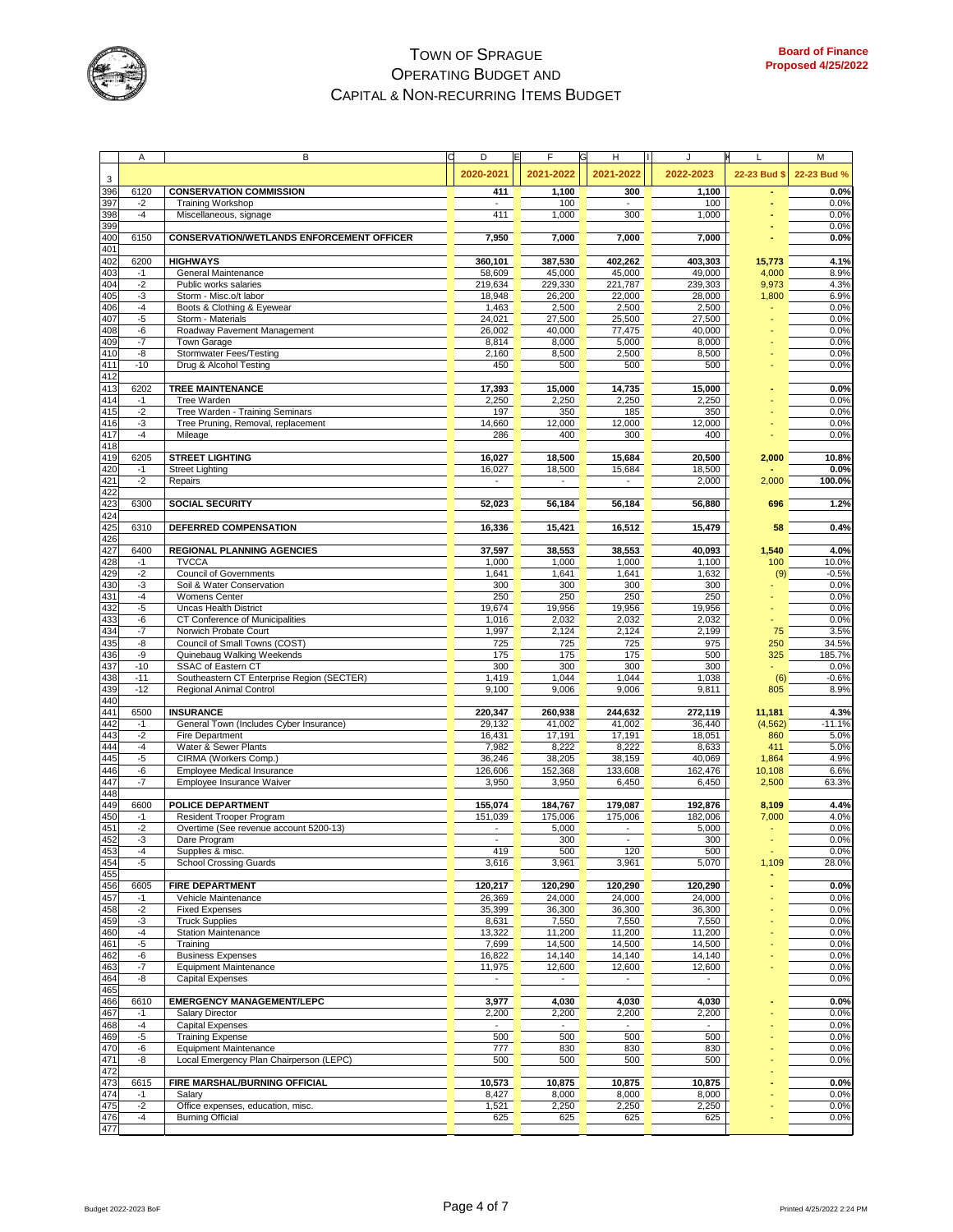

|            | Α            | В                                                  | D<br>E           | F                | н                | J                        | L            | M             |
|------------|--------------|----------------------------------------------------|------------------|------------------|------------------|--------------------------|--------------|---------------|
| 3          |              |                                                    | 2020-2021        | 2021-2022        | 2021-2022        | 2022-2023                | 22-23 Bud \$ | 22-23 Bud %   |
| 478        | 6620         | <b>BUILDING OFFICIAL</b>                           | 19,989           | 21,662           | 21,357           | 22,660                   | 999          | 4.6%          |
| 479        | $-1$         | Salary                                             | 19,666           | 19,862           | 19,862           | 20,260                   | 399          | 2.0%          |
| 480        | $-2$         | Mileage                                            |                  | 800              | 800              | 800                      |              | 0.0%          |
| 481        | $-3$         | Membership fees                                    | 135              | 250              | 145              | 250                      |              | 0.0%          |
| 482        | -6           | Education, Training, Misc.                         | 4                | 250              | 250              | 850                      | 600          | 240.0%        |
| 483<br>484 | $-7$         | Office Supplies, Code volumes                      | 184              | 500              | 300              | 500                      |              | 0.0%          |
| 485        | 6625         | <b>BLIGHT ENFORCEMENT OFFICER</b>                  | 3,741            | 3,927            | 3,927            | 4,000                    | 74           | 1.9%          |
| 486        | $-1$         | Salary                                             | 3,591            | 3,627            | 3,627            | 3,700                    | 74           | 2.0%          |
| 487        | $-2$         | Mileage                                            | $\blacksquare$   | 150              | 150              | 150                      |              | 0.0%          |
| 488        | $-3$         | Postage                                            | 150              | 150              | 150              | 150                      |              | 0.0%          |
| 489        |              | <b>SANITATION &amp; WASTE REMOVAL</b>              |                  |                  |                  |                          |              |               |
| 490<br>491 | 6700<br>$-2$ | Materials & Misc.                                  | 68,028<br>4,458  | 70,000<br>5,000  | 70,000<br>5,000  | 70,000<br>5,000          |              | 0.0%<br>0.0%  |
| 492        | $-3$         | Recycling                                          | 63,570           | 65,000           | 65,000           | 65,000                   |              | 0.0%          |
| 493        |              |                                                    |                  |                  |                  |                          |              |               |
| 494        | 6702         | <b>WASTE MANAGEMENT</b>                            | 58,186           | 63,000           | 65,005           | 67,000                   | 4,000        | 6.3%          |
| 495        |              |                                                    |                  |                  |                  |                          |              |               |
| 496<br>497 | 6810<br>$-1$ | <b>COMMISSION ON AGING</b><br>Salary - Coordinator | 58,043<br>29,819 | 66,660<br>29,764 | 59,029<br>29,764 | 67,756<br>30,359         | 1,096<br>596 | 1.6%<br>2.0%  |
| 498        | $-2$         | Muncipal Agent                                     | 30               | 100              | 100              | 100                      |              | 0.0%          |
| 499        | $-4$         | Office, supplies, misc.                            | 1,104            | 1,200            | 1,250            | 1,250                    | 50           | 4.2%          |
| 500        | $-5$         | Elevator contract                                  | 2,515            | 2,601            | 2,643            | 2,640                    | 39           | 1.5%          |
| 501        | -6           | Programs                                           | 1,539            | 2,000            | 1,700            | 2,000                    |              | 0.0%          |
| 502        | $-7$         | Van Driver/Bus Driver -1                           | ä,               | 3,500            | 76               | 3,500                    |              | 0.0%          |
| 503        | $-7a$        | Van Driver/Bus Driver-2                            | 20,469           | 20,496           | 20,496           | 20,907                   | 412          | 2.0%          |
| 504        | -8           | Senior Center Aide                                 |                  |                  |                  |                          |              | 0.0%          |
| 505<br>506 | -9           | Vehicle Expenses                                   | 2,567            | 7,000            | 3,000            | 7,000                    |              | 0.0%          |
| 507        | 6950         | <b>CAPITAL PROJECTS</b>                            | 12,919           | 14,700           | 14,700           | 24,700                   | 10,000       | 68.0%         |
| 508        | $-1$         | Repairs to Central Plant                           | 5,154            | 6,000            | 6,000            | 6,000                    |              | 0.0%          |
| 509        | $-2$         | <b>Engineering Fees</b>                            | 7,765            | 8,700            | 8,700            | 18,700                   | 10,000       | 114.9%        |
| 510        |              |                                                    |                  |                  |                  |                          |              |               |
| 511        | 7000         | <b>PARKS &amp; PLAYGROUND (BoS)</b>                | 1,050            | 750              | 750              | 750                      |              | 0.0%          |
| 512<br>513 | 7002         | <b>RECREATION COMMISSION</b>                       | $\blacksquare$   | $\blacksquare$   | $\overline{a}$   | $\blacksquare$           |              | 0.0%          |
| 514        | $-1$         | <b>Recreation Salaries</b>                         |                  | $\blacksquare$   |                  | $\blacksquare$           |              | 0.0%          |
| 515        | $-2$         | <b>Recreation Supplies</b>                         | ä,               | $\sim$           | $\sim$           | $\overline{\phantom{a}}$ |              | 0.0%          |
| 516        |              |                                                    |                  |                  |                  |                          |              |               |
| 517        | 7003         | <b>RECREATION FACILITIES</b>                       | 1,560            | 1,825            | 1,573            | 1,825                    |              | 0.0%          |
| 518        | $-2$         | Electricity                                        | 1,560            | 1,825            | 1,573            | 1,825                    |              | 0.0%          |
| 519<br>520 | 7004         | <b>RECREATION EVENTS</b>                           | 772              | 3,650            | 3,650            | 3,650                    |              | 0.0%          |
| 521        | $-1$         | Three Villages Fall Festival                       | ä,               | 2,000            | 2,000            | 2,000                    |              | 0.0%          |
| 522        | $-2$         | Earth Day                                          | (5)              | 400              | 400              | 400                      |              | 0.0%          |
| 523        | $-3$         | Youth Year Long Activity                           | 277              | 500              | 500              | 500                      |              | 0.0%          |
| 524        | $-4$         | <b>Shetucket River Festival</b>                    | ä,               | 250              | 250              | 250                      |              | 0.0%          |
| 525        | -8           | Other/Indoor Soccer                                | 500              | 500              | 500              | 500                      |              | 0.0%          |
| 526<br>527 | 7005         | <b>OTHER RECREATION PROGRAMS (BoS)</b>             | ٠                | 1,250            | 1,250            | 1,250                    |              | 0.0%          |
| 528        | $-1$         | Sprague/Franklin/Canterbury Little League          | ÷.               | 1,250            | 1,250            | 1,250                    |              | 0.0%          |
| 529        |              |                                                    |                  |                  |                  |                          |              |               |
| 530        | 7010         | <b>GRIST MILL</b>                                  | 23,813           | 15,572           | 15,343           | 17,650                   | 2,078        | 13.3%         |
| 531        | $-1$         | Supplies, Maintenance                              | 189              | 850              | 850              | 850                      |              | 0.0%          |
| 532        | $-2$         | Elevator Maintenance                               | 8,494            | 2,372            | 2,411            | 3,000                    | 628          | 26.5%         |
| 533<br>534 | $-3$<br>-4   | Heat & Lights<br><b>Grist Mill Cleaner</b>         | 7,691<br>7,439   | 7,850<br>4,500   | 7,522            | 9,000<br>4,800           | 1,150        | 14.6%<br>6.7% |
|            |              |                                                    |                  |                  | 4,560            |                          | 300          |               |
| 535<br>536 | 7012         | <b>HISTORICAL MUSEUM</b>                           | 200              | 2,130            | 2,130            | 2,384                    | 254          | 11.9%         |
| 537        | $-1$         | Museum Clerk                                       | $\blacksquare$   | 1,930            | 1,930            | 2,184                    | 254          | 13.2%         |
| 538        | $-14$        | <b>Sprague Historical Society</b>                  | 200              | 200              | 200              | 200                      |              | 0.0%          |
| 539        |              |                                                    |                  |                  |                  |                          |              |               |
| 540<br>541 | 7015<br>$-1$ | <b>LIBRARY</b><br>Librarian Assistant - 1          | 64,996<br>8,684  | 83,402<br>13,414 | 83,202<br>13,414 | 85,215<br>14,640         | 1,814        | 2.2%<br>9.1%  |
| 542        | $-10$        | <b>Library Director</b>                            | 29,817           | 28,441           | 28,441           | 29,011                   | 1,226<br>570 | 2.0%          |
| 543        | $-11$        | Programs                                           | 1,911            | 2,500            | 2,500            | 2,500                    |              | 0.0%          |
| 544        | $-12$        | Staff Development                                  | 225              | 500              | 500              | 500                      |              | 0.0%          |
| 545        | $-13$        | State Library/iConn Membership                     | $\blacksquare$   | 550              | 350              | 350                      | (200)        | $-36.4%$      |
| 546        | $-2$         | Books & DVDs                                       | 3,608            | 4,500            | 4,500            | 4,500                    |              | 0.0%          |
| 547        | $-3$         | Supplies, misc.                                    | 1,915            | 2,054            | 2,054            | 2,054                    |              | 0.0%          |
| 548        | $-4$         | Librarian Assistant - 4                            | 8,691            | 13,936           | 13,936           | 14,640                   | 704          | 5.1%          |
| 549        | $-5$         | Librarian Assistant -5                             | 4,848            | 6,707            | 6,707            | 9,700                    | 2,994        | 44.6%         |
| 550<br>551 | -6           | Librarian Assistant - 6                            | 5,297            | 10,800           | 10,800           | 7,320                    | (3,480)      | $-32.2%$      |
|            |              |                                                    |                  |                  |                  |                          |              |               |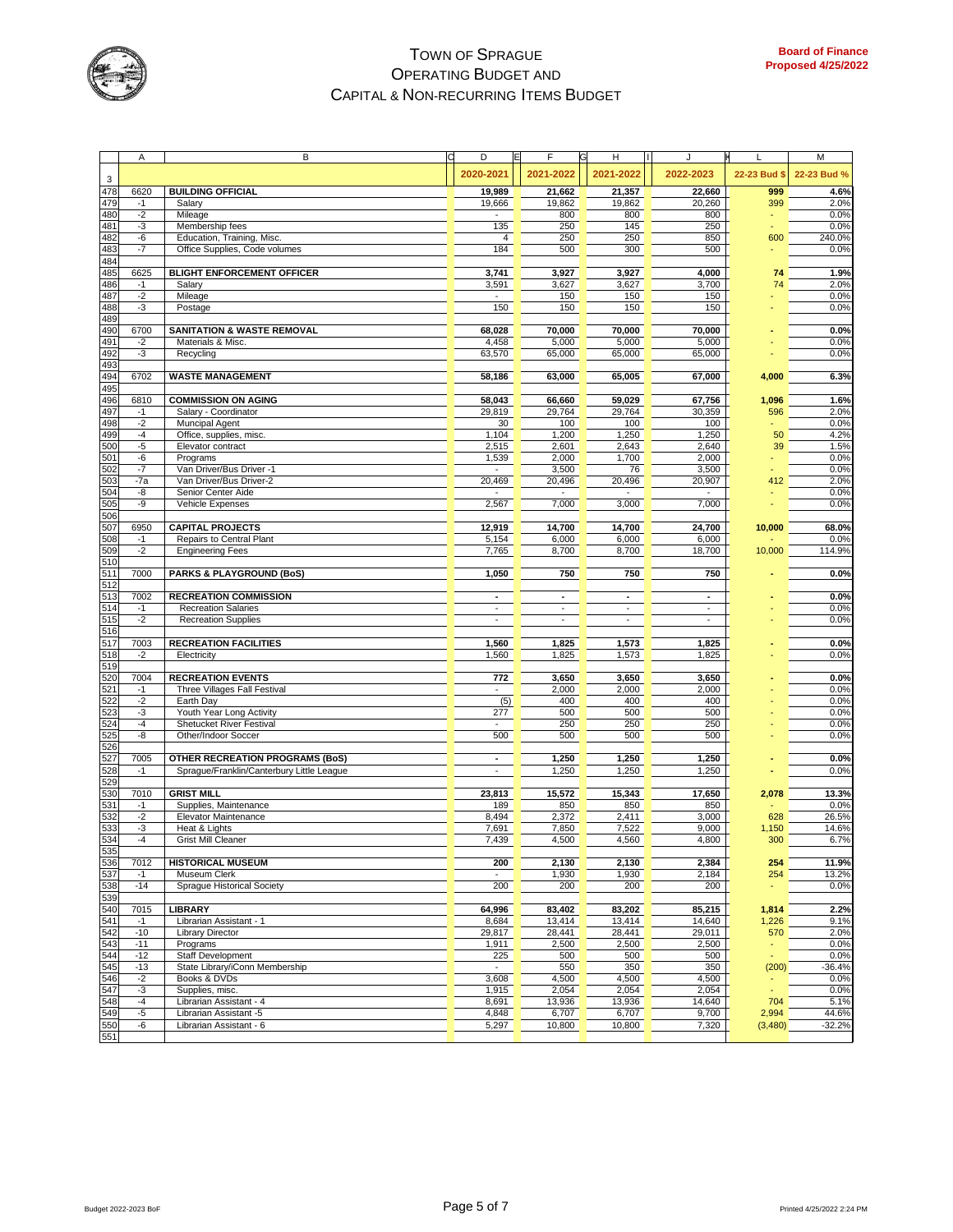

|                                        | Α     | B                                                                                      | D<br>E         | F         | G<br>H    | J              | L            | M           |
|----------------------------------------|-------|----------------------------------------------------------------------------------------|----------------|-----------|-----------|----------------|--------------|-------------|
| 3                                      |       |                                                                                        | 2020-2021      | 2021-2022 | 2021-2022 | 2022-2023      | 22-23 Bud \$ | 22-23 Bud % |
| 552                                    | 7100  | <b>MISCELLANEOUS</b>                                                                   | 13,933         | 17,875    | 17,860    | 55,575         | 37,700       | 210.9%      |
| 553<br>554                             | $-10$ | Newsletter - Salaries                                                                  | 50             |           |           | 600            | 600          | 100.0%      |
|                                        | $-11$ | <b>Bank Fees</b>                                                                       | 43             |           |           | $\blacksquare$ |              | 0.0%        |
| 555                                    | $-12$ | Newsletter-Misc.                                                                       | 234            | 500       | 500       | 500            |              | 0.0%        |
| 556                                    | $-2$  | War Memorial/Lords Bridge Gazebo                                                       | 573            | 675       | 578       | 675            |              | 0.0%        |
| 557                                    | $-3$  | Cemeteries, Vets Graves                                                                | 700            | 700       | 700       | 800            | 100          | 14.3%       |
| 558                                    | $-4$  | Contingent Fund                                                                        | 2,697          | 3,000     | 3,000     | 40,000         | 37,000       | 1233.3%     |
| 559                                    | $-5$  | Memorial Day Celebration                                                               | 241            | 1,000     | 1,000     | 1,000          |              | 0.0%        |
| 560                                    | -6    | Legal Ads                                                                              | 8,547          | 12,000    | 12,000    | 12,000         |              | 0.0%        |
| 561                                    | -8    | Unemployment Compensation                                                              | 848            |           | 82        |                |              | 0.0%        |
|                                        |       |                                                                                        |                |           |           |                |              |             |
| 562<br>563                             | 7150  | <b>SPRAGUE WATER &amp; SEWER AUTHORITY</b>                                             | 6,907          | 8,500     | 7.500     | 7.700          | (800)        | $-9.4%$     |
| 564                                    | $-1$  | Water & Sewer Public Services                                                          | 6,907          | 8,500     | 7,500     | 7,700          | (800)        | $-9.4%$     |
| 565                                    |       |                                                                                        |                |           |           |                |              |             |
| 566                                    | 7200  | <b>COMPUTER SERVICE/OFFICE MACHINES</b>                                                | 51,519         | 57,577    | 58,239    | 58,935         | 1,359        | 2.4%        |
| 567                                    | $-1$  | <b>Town Clerk</b>                                                                      | 9,850          | 10,150    | 10,150    | 10,150         |              | 0.0%        |
|                                        | $-2$  | <b>Tax Collector</b>                                                                   | 8,081          | 9,622     | 9,622     | 10,250         | 628          | 6.5%        |
| 568<br>569<br>570<br>571               | $-3$  | Assessor/Building Inspector                                                            | 12,730         | 15,387    | 15,387    | 15,737         | 350          | 2.3%        |
|                                        | $-4$  | Selectmen/Treasurer                                                                    | 889            | 1,000     | 1,000     | 1,000          |              | 0.0%        |
|                                        | $-5$  | <b>Equipment Maintenance</b>                                                           | 5,700          | 7,000     | 7,000     | 7,000          |              | 0.0%        |
|                                        | -6    | Supplies - Server Support - Virus Renewal                                              | 5,000          | 5,000     | 5,000     | 5,000          |              | 0.0%        |
| $\frac{572}{573}$<br>$\frac{573}{575}$ | $-7$  | Paychex Services                                                                       | 3,381          | 3,225     | 3,821     | 3,500          | 275          | 8.5%        |
|                                        | -8    | <b>Library Support</b>                                                                 | 3,857          | 4,162     | 4,162     | 4,201          | 39           | 0.9%        |
|                                        | -9    |                                                                                        | 708            | 708       | 708       | 708            |              | 0.0%        |
| 576                                    | $-10$ | Mail System                                                                            |                | 1,323     |           |                | 67           |             |
| 577                                    |       | <b>Fixed Asset Inventory</b>                                                           | 1,323          |           | 1,389     | 1,389          |              | 5.0%        |
|                                        |       | <b>OPERATING BUDGET</b>                                                                | 1,810,705      | 1,973,009 | 1,976,284 | 2,106,049      | 133,040      | 6.7%        |
| 580<br>581                             |       |                                                                                        |                |           |           |                |              |             |
| 582                                    | 7300  | <b>DEBT - INTEREST PAYMENT</b>                                                         | 155,375        | 291,875   | 281,325   | 264,475        | (27, 400)    | $-9.4%$     |
| 583                                    | $-14$ | 2005 Bonds; Land Acquisition and Roads                                                 | 20,500         | 20,500    | 16,250    | 12,000         | (8,500)      | $-41.5%$    |
|                                        | $-15$ | 2009 Bonds; Roads, Roof, Fire Truck; ADA; Truck; Pump                                  | 19,200         | 14,800    | 8,500     | 10,500         | (4,300)      | $-29.1%$    |
| 584<br>585                             | $-16$ | 2013 Bonds-Various Purposes                                                            | 115,675        | 103,675   | 103,675   | 93,675         | (10,000)     | $-9.6%$     |
| 586                                    | $-17$ | 2020 Bonds - Various Purposes                                                          | $\blacksquare$ | 152,900   | 152,900   | 148,300        | (4,600)      | $-3.0%$     |
| 587                                    |       |                                                                                        |                |           |           |                |              |             |
| 588                                    |       |                                                                                        |                |           |           |                |              |             |
| 589                                    | 7305  | <b>DEBT - PRINCIPAL PAYMENT</b>                                                        | 731,839        | 560,000   | 560,000   | 550.000        | (10,000)     | $-1.8%$     |
| 590                                    | $-14$ | 2005 Bonds; Land Acquisition and Roads                                                 | 85,000         | 85,000    | 85,000    | 80,000         | (5,000)      | $-5.9%$     |
|                                        | $-15$ | 2009 Bonds; Roads, Roof, Fire Truck; ADA; Truck; Pump                                  | 110,000        | 110,000   | 110,000   | 105,000        | (5,000)      | $-4.5%$     |
| 591<br>592<br>593                      | $-16$ | 2013 Bonds-Various Purposes                                                            | 350,000        | 250,000   | 250,000   | 250,000        |              | 0.0%        |
|                                        | $-16$ | Note Payment                                                                           | 186,839        |           |           |                |              | 0.0%        |
|                                        | $-17$ | 2020 Bonds - Various Purposes                                                          |                | 115,000   | 115,000   | 115,000        |              | 0.0%        |
|                                        |       |                                                                                        |                |           |           |                |              |             |
| 595<br>595<br>596                      |       | MEMO - TOTAL DEBT PAYMENT (INTEREST+ PRINCIPAL)                                        | 887,214        | 851,875   | 841,325   | 814,475        | (37, 400)    | $-4.4%$     |
| 597                                    |       |                                                                                        |                |           |           |                |              |             |
| 598                                    | 7360  | <b>Operating Transfer CNR Fund</b>                                                     | 22,000         | 22,000    | 22,000    | 17,000         | (5,000)      | $-22.7%$    |
|                                        | 7370  | <b>Transfer to Eliminate CNR Fund Deficit</b>                                          |                |           |           | 60,000         | 60,000       | 100.0%      |
| 599                                    | 7400  | <b>Non-Budgetary Expenditures</b>                                                      | ٠              |           |           |                |              | 0.0%        |
| 600<br>601                             | 7600  |                                                                                        |                |           |           | $\overline{a}$ |              | 0.0%        |
|                                        |       | <b>GAAP Accrured Payroll &amp; CWF</b>                                                 |                |           |           |                |              |             |
| 602                                    | 7500  | <b>Total General Town Expenditures</b><br><b>Total Board of Education Expenditures</b> | 2,719,919      | 2,846,884 | 2,839,609 | 2,997,524      | 150,640      | 5.3%        |
| 603<br>604<br>605                      |       |                                                                                        | 6,470,181      | 6,787,139 | 6,787,139 | 6,895,693      | 108,554      | 1.6%        |
|                                        |       | <b>TOTAL SPRAGUE BUDGET</b>                                                            | 9,190,100      | 9,634,023 | 9,626,748 | 9,893,217      | 259,194      | 2.7%        |
|                                        |       |                                                                                        |                |           |           |                |              |             |